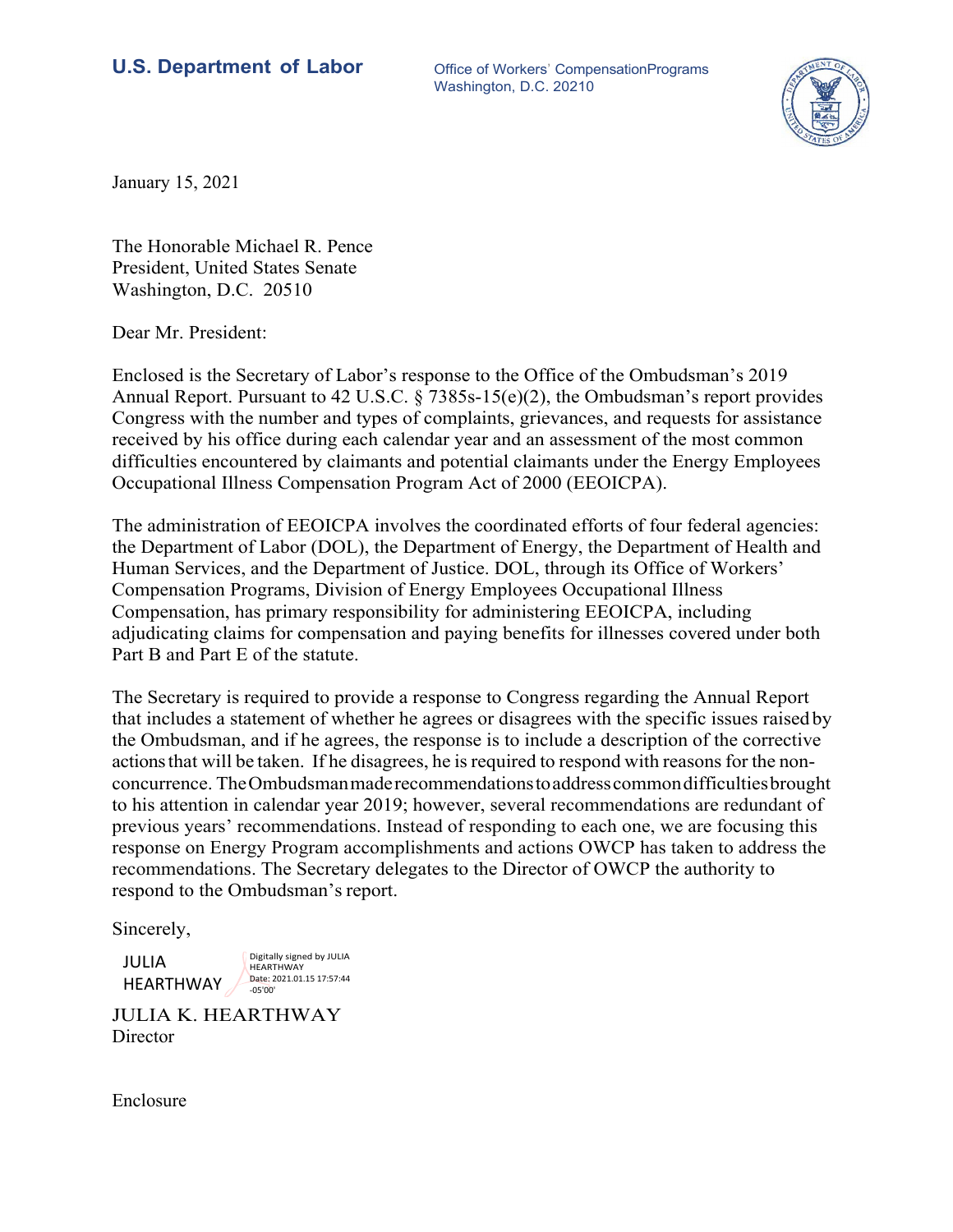## **U.S. Department of Labor** Office of Workers' CompensationPrograms

Washington, D.C. 20210



January 15, 2021

The Honorable Nancy Pelosi Speaker, U.S. House of Representatives Washington, D.C. 20515

Dear Madam Speaker:

Enclosed is the Secretary of Labor's response to the Office of the Ombudsman's 2019 Annual Report. Pursuant to 42 U.S.C. § 7385s-15(e)(2), the Ombudsman's report provides Congress with the number and types of complaints, grievances, and requests for assistance received by his office during each calendar year and an assessment of the most common difficulties encountered by claimants and potential claimants under the Energy Employees Occupational Illness Compensation Program Act of 2000 (EEOICPA).

The administration of EEOICPA involves the coordinated efforts of four federal agencies: the Department of Labor (DOL), the Department of Energy, the Department of Health and Human Services, and the Department of Justice. DOL, through its Office of Workers' Compensation Programs, Division of Energy Employees Occupational Illness Compensation, has primary responsibility for administering EEOICPA, including adjudicating claims for compensation and paying benefits for illnesses covered under both Part B and Part E of the statute.

The Secretary is required to provide a response to Congress regarding the Annual Report that includes a statement of whether he agrees or disagrees with the specific issues raised by the Ombudsman, and if he agrees, the response is to include a description of the corrective actions that will be taken. If he disagrees, he is required to respond with reasons for the nonconcurrence. The Ombudsman made recommendations to address common difficulties brought to his attention in calendar year 2019; however, several recommendations are redundant of previous years' recommendations. Instead of responding to each one, we are focusing this response on Energy Program accomplishments and actions OWCP has taken to address the recommendations. The Secretary delegates to the Director of OWCP the authority to respond to the Ombudsman's report.

Sincerely,

JULIA HEARTHWAY HEARTHWAY Date: 2021.01.15 17:58:54 ‐05'00' Digitally signed by JULIA

JULIA K. HEARTHWAY **Director** 

Enclosure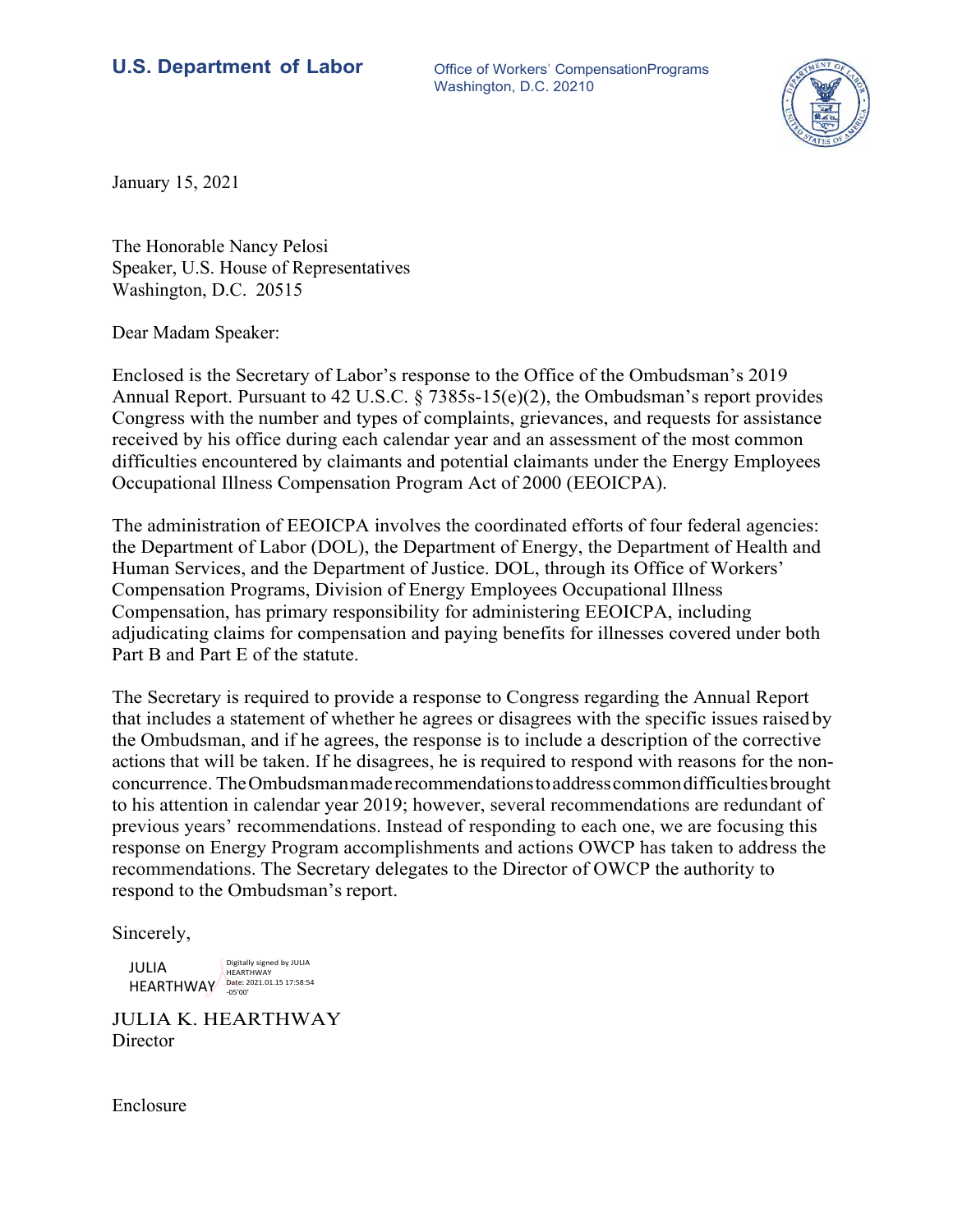

## **RESPONSE TO THE OFFICE OF THE OMBUDSMAN'S 2019 ANNUAL REPORT**

The Department of Labor's (DOL) Office of Workers' Compensation Programs (OWCP) remains fully committed to administering its responsibilities under the Energy Employees Occupational Illness Compensation Program Act (EEOICPA) to provide compensation and medical benefits to eligible nuclear weapons workers (or to their survivors) who developed illnesses as a result of their exposure to toxic substances at a covered facility. From its inception to the end of fiscal year 2019, the Energy Program awarded approximately 122,000 claimants compensation and medical benefits totaling more than \$16.96 billion; this included \$11.71 billion in compensation and \$5.25 billion in medical expenses. Part B compensation accounted for approximately \$6.87 billion (since 2001) of the \$11.71 billion, and Part E accounted for approximately \$4.84 billion (since October 28, 2004).

In fiscal year 2019, the Energy Program provided benefits to 16,662 eligible claimants. Benefits included lump-sum compensation payments, impairment and wage-loss benefits, and medical/ health care benefits.

In his 2019 Annual Report, the Ombudsman made a number of recommendations for improving the Energy Program. The following recommendations are repeated from previous years and have already been accepted and put into place:

- The use of Former Worker Program mailing lists;
- Assisting claimants with tools and resources;
- **Providing guidance to claimants to help them effectively build a claim;**
- Assisting physicians in developing "well-rationalized reports" and providing appropriate medical evidence to support a claim;
- Informing claimants of their right to request an extension of time during the adjudication of a claim;
- Informing claimants of their right to request a copy of their case file; and
- OWCP's handling of customer service complaints.

The Division of Energy Employees Occupational Illness Compensation (DEEOIC) posts their responses to previous years' recommendations on its website in the Public Reading Room at https://www.dol.gov/agencies/owcp/energy/regs/compliance/dol\_response\_ombudsmanreport.

DEEOIC has addressed other recommendations made by the Ombudsman in 2019 through OWCP's work with the Advisory Board on Toxic Substances and Worker Health (the Board). The Board, established in 2015, reports to and advises the Secretary of Labor with respect to technical aspects of the Energy Program.<sup>1</sup> OWCP has worked with the Board on revisions to the

<sup>&</sup>lt;sup>1</sup> The Advisory Board is charged with advising the Secretary on four statutorily-specified technical issues related to EEOICPA: DOL's Site Exposure Matrices; medical guidance for claims examiners with respect to the weighing of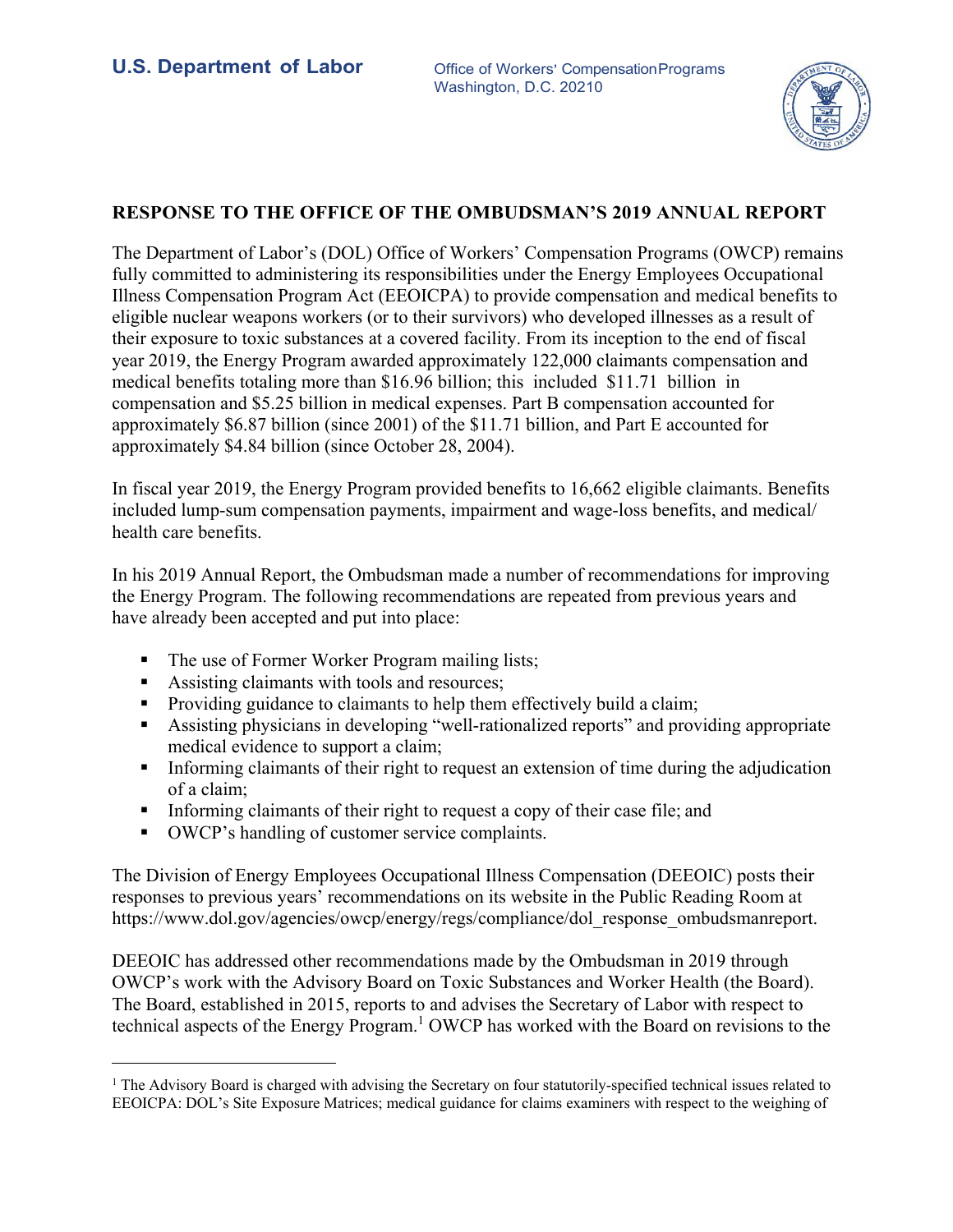Occupational History Questionnaire (OHQ) and OHQ interview process, for example. OWCP is also working with the Board to establish a process for the Industrial Hygienist (IH) to interview claimants. OWCP has also worked extensively with the Board on identifying presumptions for certain diseases and exposures. Additionally, in response to one of the Board's recommendations, OWCP plans to make case files available to claimants through a two-factor identification portal and is currently developing this capability for all of its programs. For more information, see the Board's website at

https://www.dol.gov/owcp/energy/regs/compliance/AdvisoryBoard.htm.

In fiscal year 2019, OWCP continued its mission to provide compensation and medical benefits to eligible nuclear weapons workers or their families, focusing on the following initiatives:

- In October 2018, OWCP sponsored a Fall Stakeholder Meeting in Washington, D.C., to explain the roles, responsibilities, and various components of the Energy Program and encourage dialogue among OWCP National Office staff, program advocates, claimants, and authorized representatives. This event attracted 80 guests.
- Final Regulations (last revised in 2006) were updated and became effective on April 9, 2019. The new regulations incorporated programmatic determinations regarding the claims adjudication process, updated obsolete terms, codified current procedures, and allowed for greater consistency and control in how home health care benefits are approved under the program. Claimants now benefit from a streamlined approval process.
- The Energy Program enhanced its focus on personal accountability and performance management. Prior to fiscal year 2019, Energy Program supervisors reviewed an average of 20,000 case action samples per year to assess program and individual performance. Now, the program reviews a much more robust 62,500 samples measuring both individual and division performance.
- The Energy Program continues to focus its outreach on both nuclear weapons workers and healthcare providers. The purpose of the outreach is to educate potential claimants about the program and provide assistance in filing claims. In addition, the outreach provides an understanding of the adjudication process and informs health care providers (including physicians and home health care organizations) about EEOICPA benefits as well as their responsibilities in prescribing care and providing services. The Energy Program's network of resource centers near major Department of Energy (DOE) sites serves as an initial point of contact for workers interested in the program and individuals filing claims under the EEOICPA. The resource center staff assists with initial claim filing and Part E occupational history development, forwards all claims and associated

medical evidence of claimants; evidentiary requirements for claims under subtitle B related to lung disease; and the work of Industrial Hygienists, staff physicians, and consulting physicians to ensure quality, objectivity, and consistency. The Advisory Board also provides recommendations regarding the claims process generally, and sunsets on December 19, 2024 (Public Law 115-91). The Advisory Board Chair forwarded its fifth and sixth set of recommendations to the Secretary during fiscal year 2019.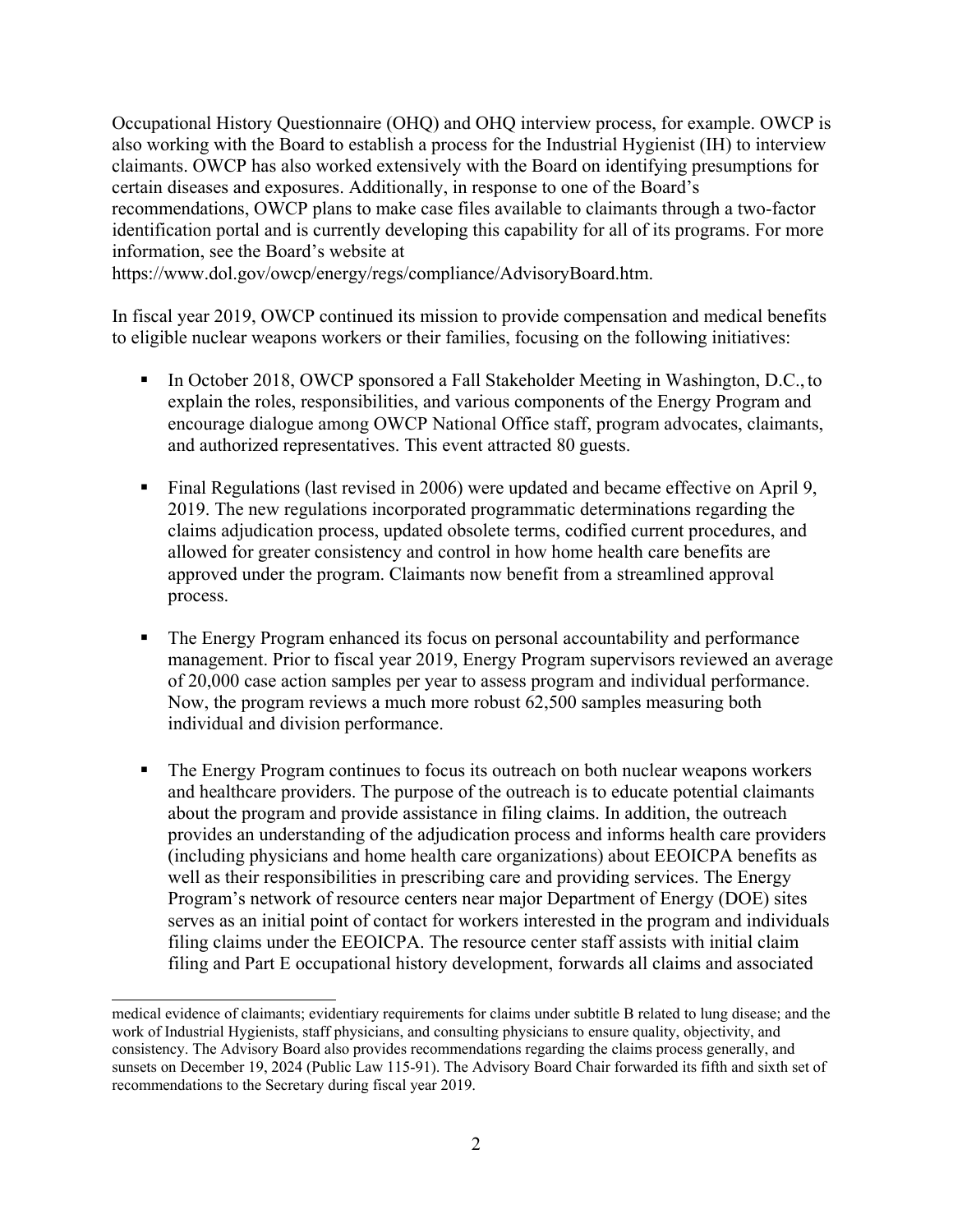documentation to the appropriate district office, and supports town hall meetings, traveling resource centers, and Joint Outreach Task Group (JOTG) events.<sup>2</sup> In fiscal year 2019, 61 contract employees at 11 resource center sites were available to assist claimants in completing necessary forms and gathering documentation to support their claims.<sup>3</sup> In fiscal year 2019 the resource centers responded to 56,317 phone calls, conducted 3,971 occupational history interviews, performed 125,247 follow-up actions with claimants, and received 8,481 claims. The resource center staff provided exhibits and presentations at community health fairs, union meetings, Chambers of Commerce offices, Meals-on-Wheels sites, retiree and safety meetings associated with covered facilities, and Hazardous Waste Operations training sessions, which resulted in an additional 104,267 contacts and 4,620 claims.

In fiscal year 2020, during the coronavirus pandemic, the resource centers remained fully operational, utilizing telephone contact to answer questions, receive documents, and assist with claim filing.

- Resource center staff also stocked printed materials (brochures, rack cards, flyers, inserts, etc.) at senior centers, libraries, city hall offices, physicians' offices, hospitals, nursing homes, assisted living facilities, and other locations. In addition, the resource centers distributed these materials in residential mailings, medical mailings, utility mailings, postcard mailings, and newsletters, targeting 86,886 contacts resulting in 3,773 claims. The program posted information, technical assistance, and downloadable materials on the OWCP website, and encouraged community organizations and unions to post the same information on their websites, bulletin boards, and in their newsletters. In fiscal year 2019, OWCP began utilizing a "Do You Know" referral sheet, which OWCP distributed at outreach events, in invitation letters, and in all claims packets provided to individuals filing claims. "Do You Know" referrals totaled 6,962 and resulted in 479 new claims. OWCP also continued its email subscription service to provide program/policy/medical updates. As of September 2020, more than 18,000 individuals subscribe to this service.
- OWCP continues to utilize the DOE's Former Worker Program's mailing lists as a way to distribute information about the program. In fiscal year 2019, OWCP used the lists to send more than 54,300 invitations, letters, and postcards.
- $\blacksquare$  The resource centers reported 2,174 contacts as a result of newspaper/magazine advertising in fiscal year 2019; from these contacts, 152 claims were filed. DOL and DOE's Former Worker Program also featured numerous events on social media. DOL issued press releases for all in-person outreach events; this led to media focus during the events, and in some cases, local media highlighted the event via newspaper articles and television news segments.

<sup>&</sup>lt;sup>2</sup> The JOTG consists of representatives from DOL's Energy Program, DOL's Office of the Ombudsman for EEOICPA, the National Institute for Occupational Safety and Health (NIOSH), and the Ombudsman to NIOSH for the EEOICPA-Part B, DOE, and DOE's Former Worker Program.

<sup>&</sup>lt;sup>3</sup> The Division of Energy Employees Occupational Illness Compensation's 11 resource centers are located in Dublin, California; Denver, Colorado; Idaho Falls, Idaho; Paducah, Kentucky; Portsmouth, Ohio; Las Vegas, Nevada; Espanola, New Mexico; Amherst, New York; North Augusta, South Carolina; Oak Ridge, Tennessee; and Hanford, Washington.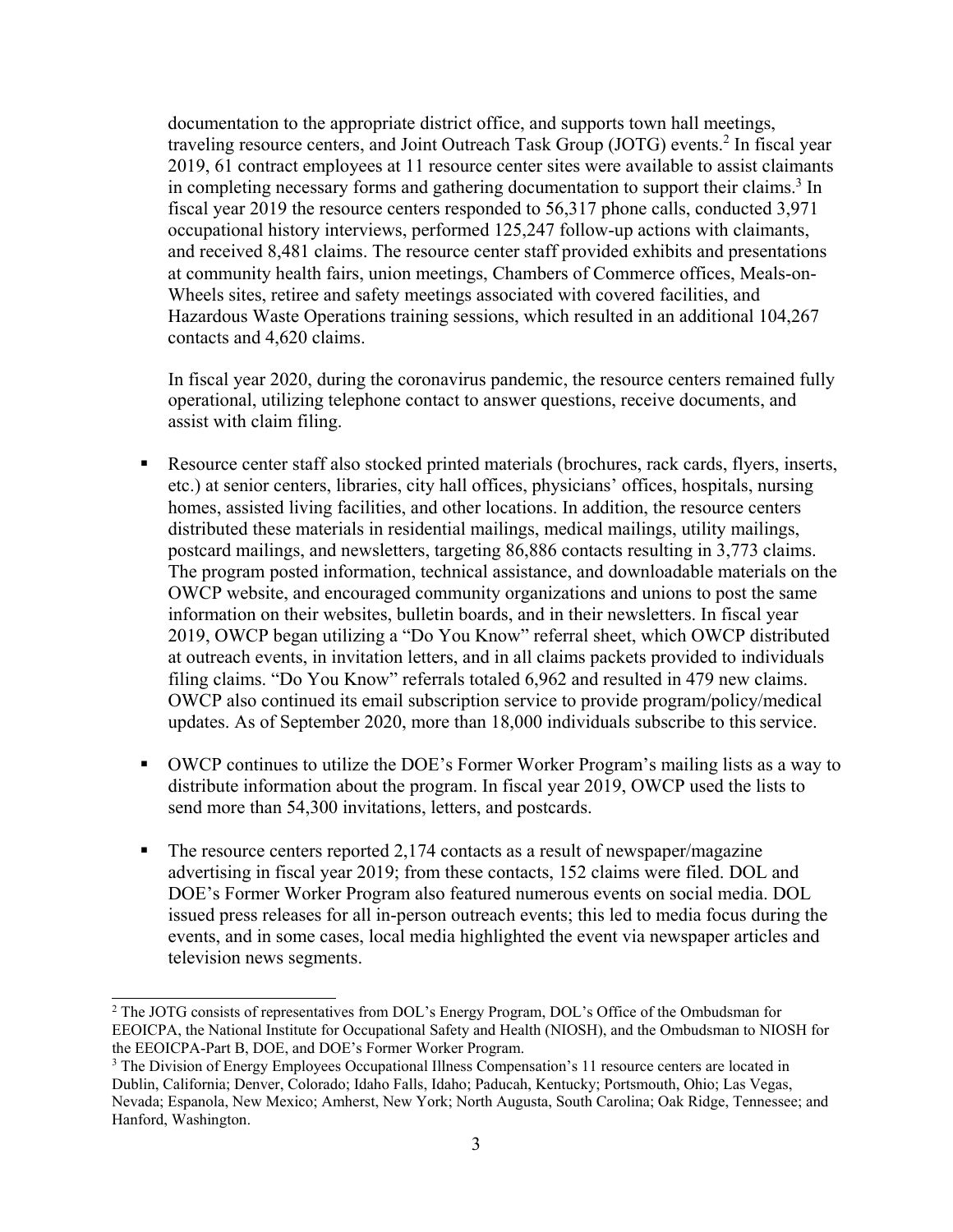In fiscal year 2019, OWCP conducted face-to-face outreach events across the country with nuclear weapons workers and their families, to provide information about the Energy Program and assist people in filing claims. The JOTG conducted town hall meetings in Oak Ridge, Tennessee; Middle Island, New York; Paducah, Kentucky; and Bolingbrook, Illinois, with attendance at these meetings totaling 433 people. The JOTG also provided in-person training to authorized representatives, hosting 30 participants in Cincinnati, Ohio, and 51 participants in Las Vegas, Nevada. In fiscal year 2019, OWCP sponsored a town hall meeting in Lynchburg, Virginia, for approximately 100 current and former nuclear weapons workers and their survivors, and held other meetings in Largo, Florida; Pahrump, Nevada; Albany, Oregon; and Erwin, Tennessee. The program also conducted two medical teleconferences, focusing on the roles of physicians and home health care providers in providing medical benefits under the program, and another medical teleconference in fiscal year 2020 to explain the launch of the new Workers' Compensation Medical Bill Processing System.

In fiscal year 2020, the program conducted seven in-person outreach events across the country. This outreach resulted in 582 contacts and 52 claims.

In March 2020, in response to the coronavirus pandemic, OWCP cancelled face-to-face outreach events and quickly transitioned to online monthly webinars. The webinars, which will continue into fiscal year 2021, cover many of the same topics presented in the authorized representative workshops and include a Question and Answer component where participants can submit questions in a chat room and receive answers during the webinar. The slides from each webinar are available on the OWCP website.

- In fiscal year 2020, OWCP launched a new and enhanced website for all of its programs. DOL's Office of the Chief Information Officer and Office of Public Affairs worked with all agencies to consolidate DOL's disparate systems and manage all public facing content. This resulted in a single content management platform across all DOL agencies. OWCP underwent a comprehensive review of site management to better understand stakeholders' needs when visiting the site. This included the use of card sorting to gain insights from users about how to organize content in an intuitive way. At the conclusion of the review, OWCP made enhancements to primary navigation, homepage design, landing page design, site map, and URL lists. The new website is userfriendly with improved navigation.
- OWCP provides the public with access to a searchable database that contains both final decisions and various types of non-final orders issued by the Final Adjudication Branch (FAB) on claims arising under the EEOICPA. In fiscal year 2019, the Solicitor's office selected 10 new decisions to add to the database; these decisions were added to the Significant Decisions and Orders database on March 10, 2020. The final decisions included in this database are of precedential value, as they contain significant statements that constitute the working law of DEEOIC regarding EEOICPA benefit claims. Thus, DEEOIC may rely upon these decisions when it decides future claims that involve similar factual and legal issues. As of September 30, 2020, DEEOIC's Significant Decisions and Orders database contained final decisions categorized within 24 topic areas. OWCP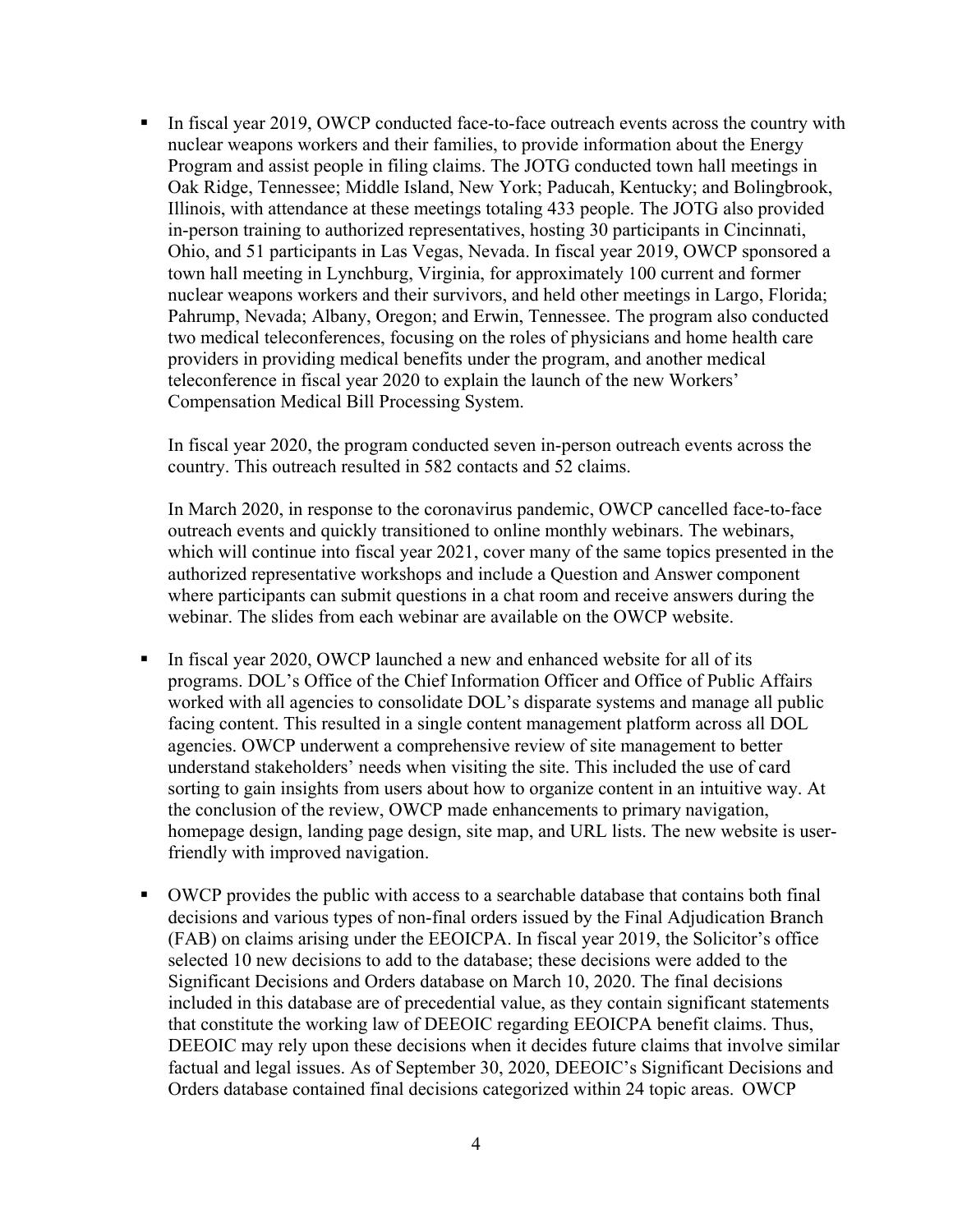routinely updates the database and makes it available on the DEEOIC website (along with directions on how to conduct a search) at https://www.dol.gov/agencies/owcp/energy/regs/compliance/Decisions/introDecision.

In fiscal year 2019, in order to focus on and improve customer service, the Energy Program implemented a national phone queue, in which the resource center staff answer all calls that come into the queue. This change resulted in an increase in the number of calls answered by a live representative, efficiency in answering basic questions, and decreased hold times. Resource center staff are able to provide one-on-one assistance needed to guide claimants toward the solution of problems. They also direct calls to the appropriate person and document the calls correctly. Claimants may also submit questions or comments by phone, by public email at DEEOIC-public@dol.gov, through our customer satisfaction survey, or through written correspondence to the DEEOIC Director, OWCP Director, or DOL's Executive Secretariat. OWCP responds promptly to all comments and concerns.

The Energy Program's Operational Plan includes standards for the performance, responsiveness, and timeliness of customer service. In fiscal year 2019, the District Offices received 86,900 phone calls; of these calls, 96.44 percent of return calls were completed in one work day and 99.12 percent within two days. In fiscal year 2019, the FAB received 4,728 calls; of these calls, 92.04 percent were returned within one work day and 97.47 percent within two days. OWCP continually strives to improve its performance and timeliness in responding to claimants' questions and concerns.

 OWCP recognized the benefit of providing claimants with ample time to prepare for the Occupational History Questionnaire (OHQ) interview, and in fiscal year 2020 implemented policy that benefits the claimant and the claims adjudication process. On September 14, 2020, OWCP issued EEOICPA Transmittal No. 20-04, publishing Federal (EEOICPA) Procedure Manual version 4.3 that includes a revision to Chapter 10, *Resource Centers*, wherein the OHQ interview process is discussed. The revision provides that resource center staff advise claimants of the OHQ's process, purpose, and its function in the adjudication of their claim. Specifically, the resource center staff is responsible for advising claimants that the OHQ interview seeks to obtain information related to the employee's work locations, job titles, work processes, and contact with specific toxic substances. After being provided an overview of the OHQ process, the claimant has the option to proceed immediately with the OHQ interview or to schedule the interview at their convenience. This process allows sufficient time for claimants to gather information in preparation for the interview. It has always been DEEOIC's practice to provide claimants with a copy of the completed OHQ to allow claimants time to correct errors and/or provide additional information. Upon completion of the interview, the resource center staff provides claimants with a copy of the completed interview. Claimants are advised to review the interview document, provide corrections to information in the interview summary if necessary, and to submit any additional information they may have missed during the interview. Resource center staff informs claimants that additional information can be submitted in support of their claim.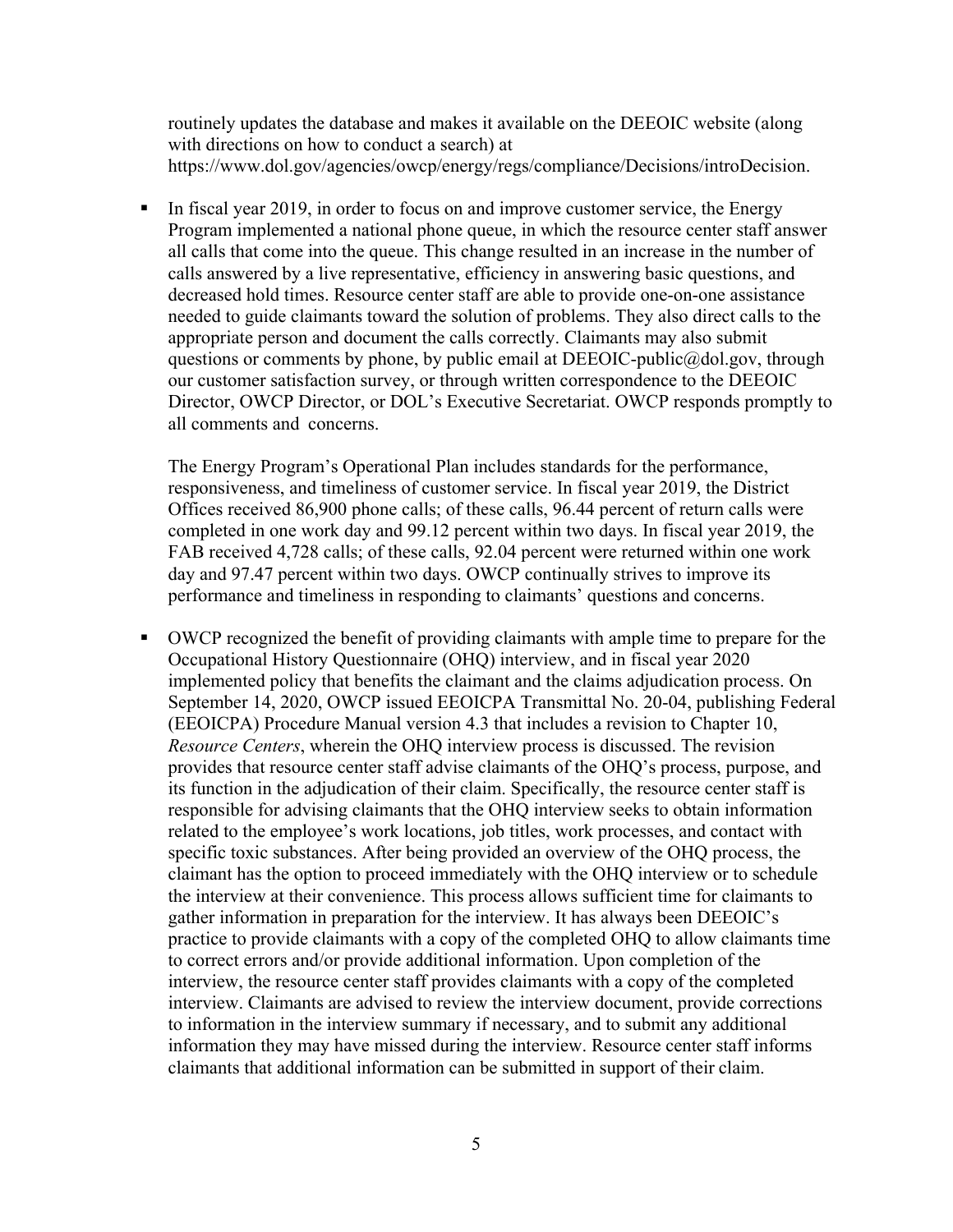- Adjudication under Part E of the EEOICPA involves collecting, developing, and evaluating data to determine exposure and causation. This includes assessing health effects, utilizing the Site Exposure Matrices (SEM), and assessing exposure evidence to make findings that the claims examiners (CEs) can use in making determinations on causation.4 As part of the adjudication, DEEOIC often refers cases to an industrial hygienist who utilizes expertise and knowledge to make well-rationalized and unbiased opinions on the nature, frequency, and duration of exposure. In fiscal year 2019, DEEOIC made 1,795 referrals to an industrial hygienist. In an effort to assist claimants in meeting their burden of proof, the DEEOIC also uses, under certain circumstances, the services of a contractor to coordinate referrals of cases to qualified medical specialists. A Certified Medical Consultant (CMC) is a contracted physician who conducts a review of case records to render opinions on medical questions. The function of a CMC is to provide clarity to claims situations in the absence of pertinent or relevant medical evidence from other sources that support the claim. In fiscal year 2019, DEEOIC made 2,634 referrals to a CMC.
- We understand that claimants need a great deal of assistance during the adjudication process. CEs and hearing representatives (HRs) communicate with claimants by phone, development letters, written decisions, and cover letters, advising claimants on claim status, deadlines, next steps, hearing and post-hearing actions, final decisions, remands, requests for reconsideration, or requests for reopening of a claim. Medical benefit examiners (MBEs) communicate with claimants in the same way concerning medical authorizations, medical billing, and bill payments. During each step, we provide the name and contact information of the CE, HR, or MBE handling the claim, specific directions to the claimant to ensure proper adjudication or processing of the claim, and a toll-free number to call for more information. OWCP strives to make each claimant aware of the adjudication process, the current location of his or her claim, any deficiency in building the claim, and ways in which claimants themselves can assist the process. OWCP also provides How-To Guides on its website that provide a step-by-step overview of the adjudication process. Claimants can also access our Frequently Asked Questions, the Federal (EEOICPA) Procedure Manual, EEOICPA Bulletins and Circulars, brochures, and other helpful resources on the OWCP website.
- The volume of requests for medical benefits continues to increase under the Energy Program due to the growing home health care industry and the program's elderly claimant population. Given instances of fraud previously seen in the home health care and medical bill sectors, it is important that the program verify the services provided to claimants. The Energy Program centralized the processes for these requests in the Branch of Medical Benefits in the National Office in FY 2018. Staff is comprised of bill payment and coding analysts, MBEs, and program integrity analysts for audits and data analysis. The staff specializes in supporting medical benefits billing, adjudicating home health care requests, and analyzing data to reduce potential waste, fraud, and abuse. OWCP strives to ensure that EEOICPA beneficiaries receive prompt authorization for

<sup>&</sup>lt;sup>4</sup> The Energy Program built the SEM with the intent of easing claimants' evidentiary burdens and expediting the claims process. As of September 30, 2019, the SEM housed information on more than 16,400 toxic substances or chemicals used at 139 DOE sites and approximately 4,000 additional RECA sites (including uranium mines, mills, and ore buying stations covered under the EEOICPA).